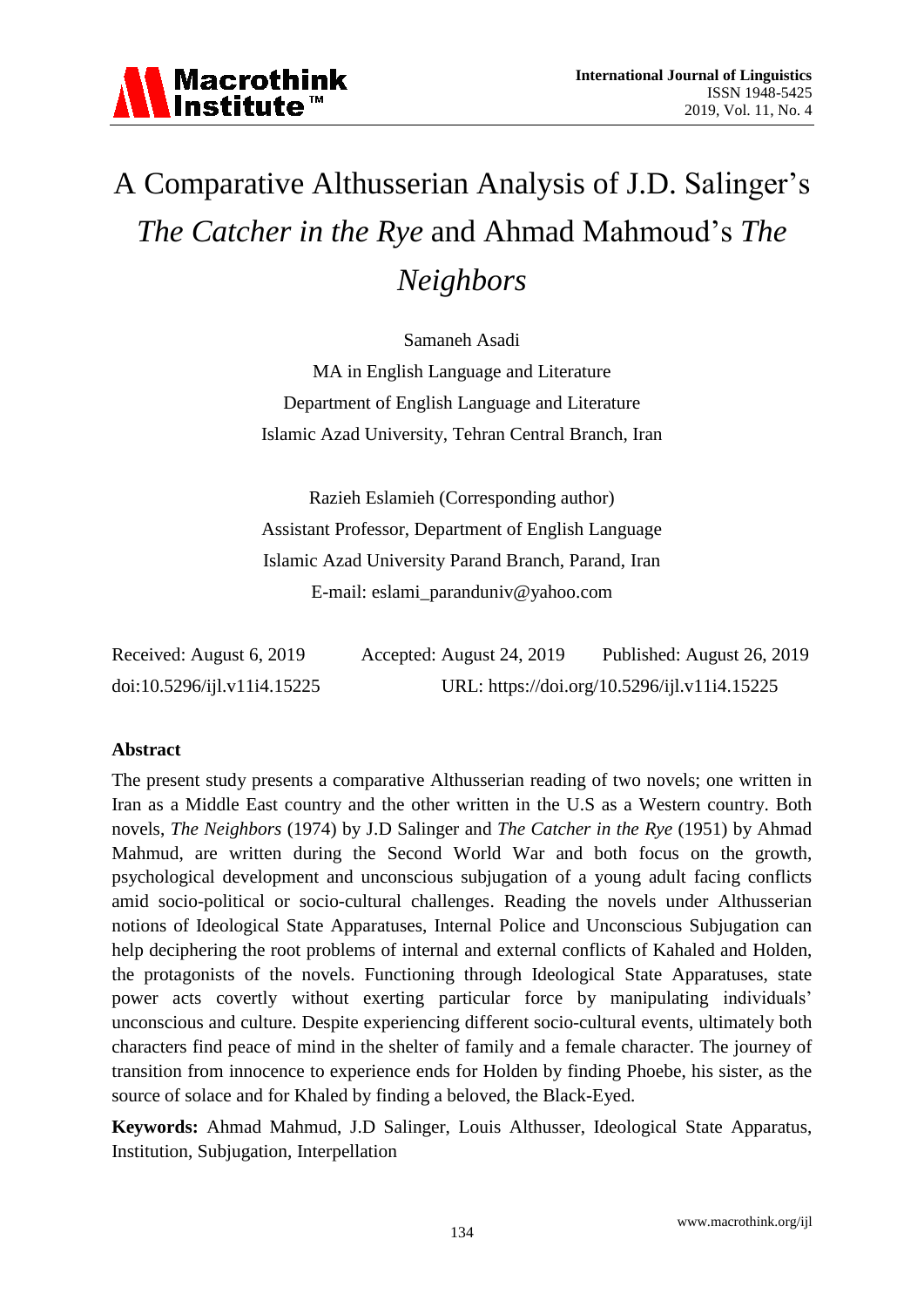

## **1. Introduction**

Jerome David Salinger (1919-2010), the American well-celebrated author, mostly features adolescents, juveniles' conflicts and adults' internal world in his works. He is a writer of the Second World War, when the world is on the verge of change and transition; life style, families, ways of communication, society and host of other phenomena are changing and changing individuals' internal and external world. Fragmented families, lonely children, smoking problems are the consequences of such transition. The protagonists of his works are mostly young adults suffering from a kind of neurosis partly due to the reason that they are in conflict with social system and the norms of the community and partly because of the internal conflicts youth experience during adulthood. *The Catcher in the Rye* which "caused a sensation when it was published" (Pinto 5) depicts Holden Caulfield amid his rebellion against norms and fixities. The novel "introduced a brand-new voice in American writing, and it quickly became a cult book, a rite of passage for the brainy and disaffected" (Reiff 125). The book creates a clear picture about modern adolescent identity (Thacker 2015).

Ahmad Mahmud (1931-2002), the contemporary Iranian author, also pens down his war time experience particularly his experience of prison and exile. His works reflect the suffering, labor, pain and hardship of Iranian people -particularly lower classes of the society- during the Second World War. In that, Salinger and Mahmud share the same general nurturing background. *The Neighbors* (1974), the prototype of his works, was translated to English by Nastaran Kherad in 2008. Mahmud's *The Neighbors*, like Salinger's *The Catcher in the Rye*, introduced a "special type of writing" because of its outstanding temporal and spacial depiction (Atashsoda 343). *The Neighbors* (1974) happens during WWII when under the presidency of Dr Mosadegh Iran is witnessing a revolution for the Nationalization of Oil Industry.

Louise Althusser (1918-1990), the contemporary French Marxist critic and philosopher pens down most of his theories about ideology. In his view, ideology is a special weapon at the service of the State to maintain power relations status quo. Althusser in his first thesis about ideology mentions: "*Ideology* represents the imaginary relationship of individuals to their real conditions of existence. It distorts our view of our true conditions of existence" (Althusser, *On the Reproduction of Capitalism* 181). In his second thesis, "Ideology Has a Material Existence" Althusser formulates that law, religion, educational system and host of other institutions are all means to make ideology work in the society.

Reading *The Catcher in the Rye* and *The Neighbors* under Althusserian theories of ideology reveal that Power at every spot of the world effects its force in the same way. The same *Ideological State Apparatuses* work approximately in the same way to homogenize people's unconscious and subjugate them to the dominant power. The present paper seeks to answer the following questions:

\*What evidence can be traced in the novels to support the point that Khaled and Holden are transformed to concrete *subjects* living in false *consciousness*?

\*Are the means and methods of ideology the same in Western and Eastern settings?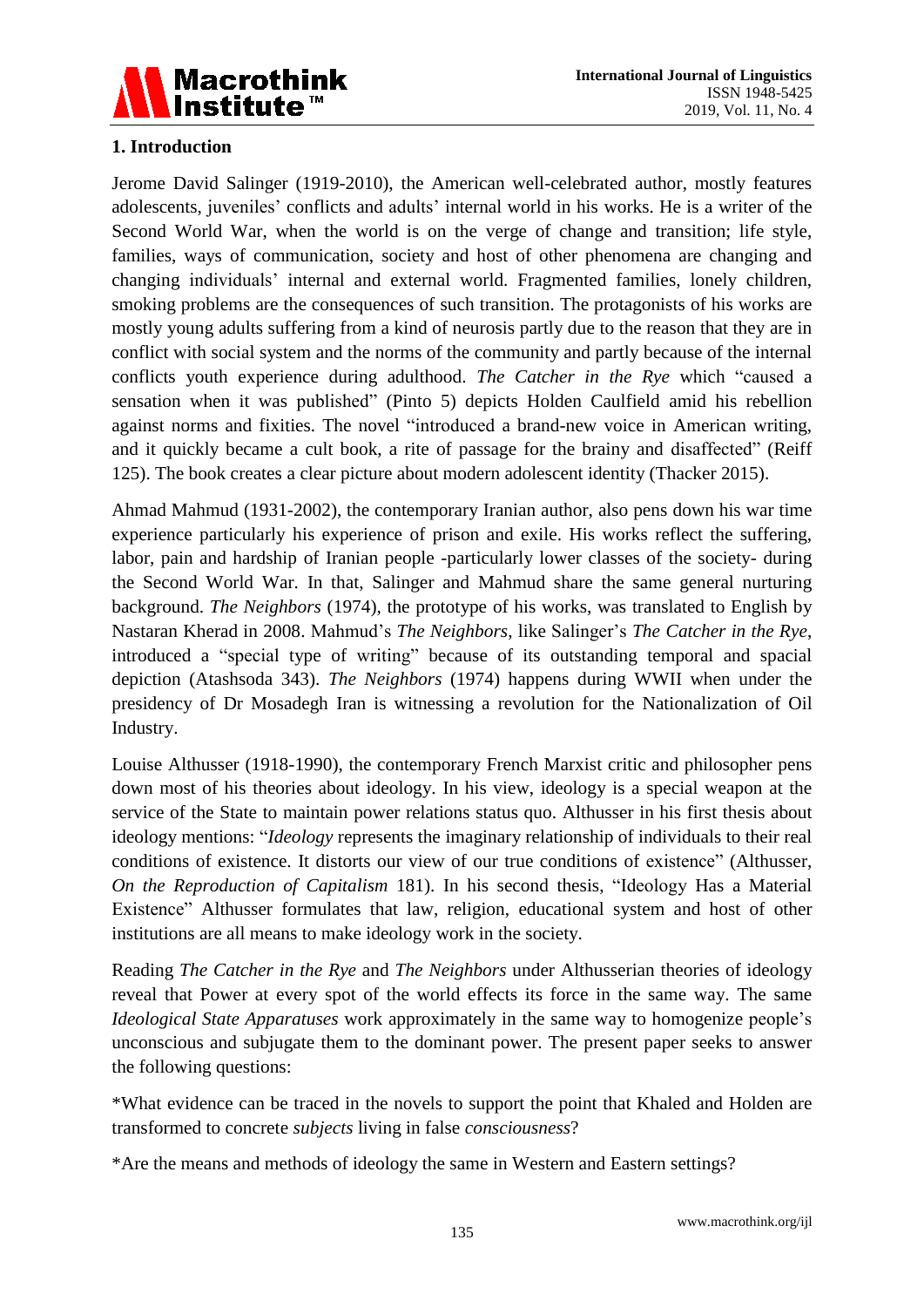

## **2. Theoretical Framework**

Louis Pierre Althusser (1918-1990), the French Marxist structuralist [philosopher,](https://en.wikipedia.org/wiki/Marxist_philosophy) conceptualizes ideology in a new way; different from Marxists' view. In his paper, ["Ideology](https://en.wikipedia.org/wiki/Ideology_and_Ideological_State_Apparatuses) and Ideological State Apparatuses: Notes toward an [Investigation"](https://en.wikipedia.org/wiki/Ideology_and_Ideological_State_Apparatuses) (1970) and his book *Essays on Ideology* (1970), Althusser develops his theories of ideology. According to Althusser, ideology constructs individual's view of his situation and condition of existence. In essence, ideology constructs an imaginary world for an individual which he assumes as real: "Ideology represents the imaginary relationship of *individual*s to their real conditions of existence" (Althussar, *Essays on Ideology* 36). In this regard, *ideology* is the ruling class's power tool for governing the individuals: "This *ideology* does a great deal more to make workers go than repression does" (Althusser, *On the Reproduction of Capitalism* 42).

Althusser introduced many technical concepts including but not limited to anti-humanism, over determination from psychoanalysis, historicism, idealism, economist, historical materialism, process of reproduction of productions and relation of workers. However, the present paper merely focuses on his theories of ideology and *Ideological State Apparatuses* as these theories can appropriately be related to Frued's and Lacan's theories of unconscious and the way individuals are unconsciously turned to internal police subjugated to dominant power relations.

#### *2.1 Ideological State Apparatuses*

Marxists theorized that what is believed to be *state* is in fact *State Apparatuses* which reinforce the powerful and upper class of the society by repressing the lower and weaker class through the government, the police, the courts, the civil service, the army and prisons. However, Althusser redefines this Marxist assumption. Althusser, introduces two kinds of *state apparatuses*; the *Repressive State Apparatus* and the *Ideological State Apparatus*. He argues that they are different from each other in their base. *Repressive State Apparatus* functions first through repressing and second through ideology: "There is no such thing as a purely *ideological apparatus*" (Althusser, *Lenin and Philosophy and Other essays* 145). But, *Ideological State Apparatus* functions first through ideology and second through repression.

For Althusser, the *Repressive State Apparatus* is extremely near to Marx's definition of State or *State Apparatus*. He applies the term, repressive, to demonstrate that, by nature, power is violent. *Ideological State apparatuses* are in essence different institutions such as religion, education system, family, court, political system, culture, media, arts, literature and host of other institutions.

*Repressive State Apparatus* assists the ruling class to preserve its dominance through activities that involve coercion, violence and force. *Repressive State Apparatus*, RSA, are institutions like army, police, courts and other institutions which enforce domination directly. When people are *subjected* to such institutions they are compelled to certain actions by the use of direct force. *Repressive State Apparatus* subjugates the subjects to the dominant power. Althusser explains the subjection process in Pascalian way, he discusses that the *individual* transforms to a *subject* only by obeying *ideology*'s rules: "Althusser insists on the Pascalian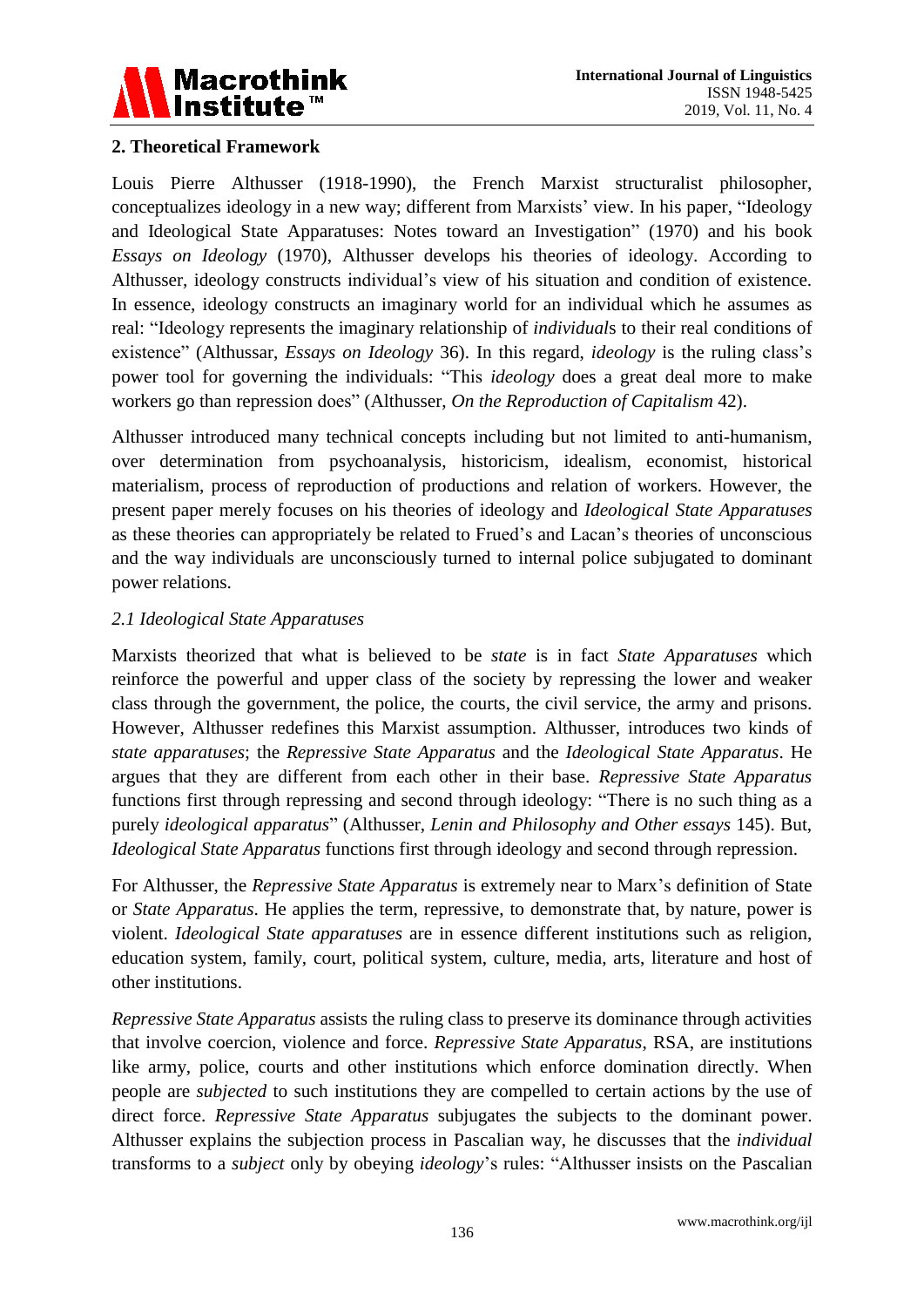

thesis "Kneel down, move your lips in prayer, and you will believe in order to indicate that it is the *subjection* and not the *subjectivation* of an *individual* to the rituals themselves" (Choi 10).

The *Ideological State Apparatus* functions in different ways and acts through numberless institutions, systems and organizations: "all large-scale institutions of society take part in domination and class struggle" (Bidet 67). On the surface glance, it may seem that social institutions have different functions, however, the reality is that all institutions are unified by the aim of operating through and reasserting the *ideology* of the dominant class. The important point in Althusser's theory is that he sees *Ideological State Apparatus* as a site to exert dominant ideology to the dominated social classes. In Althusser's view, *ideological apparatuses* belong to the *state*, even if it appears extremely separate from it.

He discusses the pre-capitalist time when religion and theological discourse functioned as dominant *Ideological State apparatuses*. He found the traces of these apparatuses in churches. Based on Althusser's theories, in pre-capitalist time, the major tools of *ideology* were family and religion. Surprisingly enough, the family's treatment of children is unconsciously under the influence of the dominant ideology: "The family or the familial *apparatus*, which is supposed to have the same *structure* of triple division, father, mother and the child, is often inserted between the level of the *individual* and that of the social" (Choi 212). Althusser believes that family is under the control of the *state* because it is at the service of developing the dominant *ideology*: "The domestic sphere of family life is included in the domain of the *state*, because it functions to maintain and develop an *ideology* that will maintain psychological adherence to and participation in class society" (Althusser, *On the Reproduction of Capitalism* 134). Families are prime small *state*s which sustain the process of generating *subjects*. They function under the power of *state* and follow the rules of training children demanded by the dominant power.

After capitalist era, the functions of ideology were transformed to family and educational system: "what the bourgeoisie has installed as its number-one, i.e. as its dominant *ideological State apparatus*, is the educational *apparatus*, which has in fact replaced in its functions the previously dominant *ideological State apparatus*, the Church" (Althusser, *[Lenin](https://www.cla.purdue.edu/english/theory/marxism/notes/althusserlenin.html) and Philosophy and Other Essays* [103\)](https://www.cla.purdue.edu/english/theory/marxism/notes/althusserlenin.html). Family and educational system train individuals according to the rules and regulations of the dominant discourses.

Althusser argues about the political overtones of education: "In any case, this educational task remains the number one task of political education, and must be carried out" (Althusser, *On the Reproduction of Capitalism* 134). At every point of time, numberless individuals graduate and enter the market armed with the ideology required by the dominant power to maintain its status quo. Educational system is only one state apparatus among many. Althusser argues that the dominant ideology exists and functions everywhere and in every era. It appears in individuals' minds and ideas prior to their actions supported by the presence of other Ideological State apparatuses.

Other ISAs cooperate with educational system: "no other *ideological State apparatus* has the obligatory, and not least, free, audience of the totality of the children in the capitalist social formation, eight hours a day for five or six days out of seven" (Althusser, *On the Reproduction*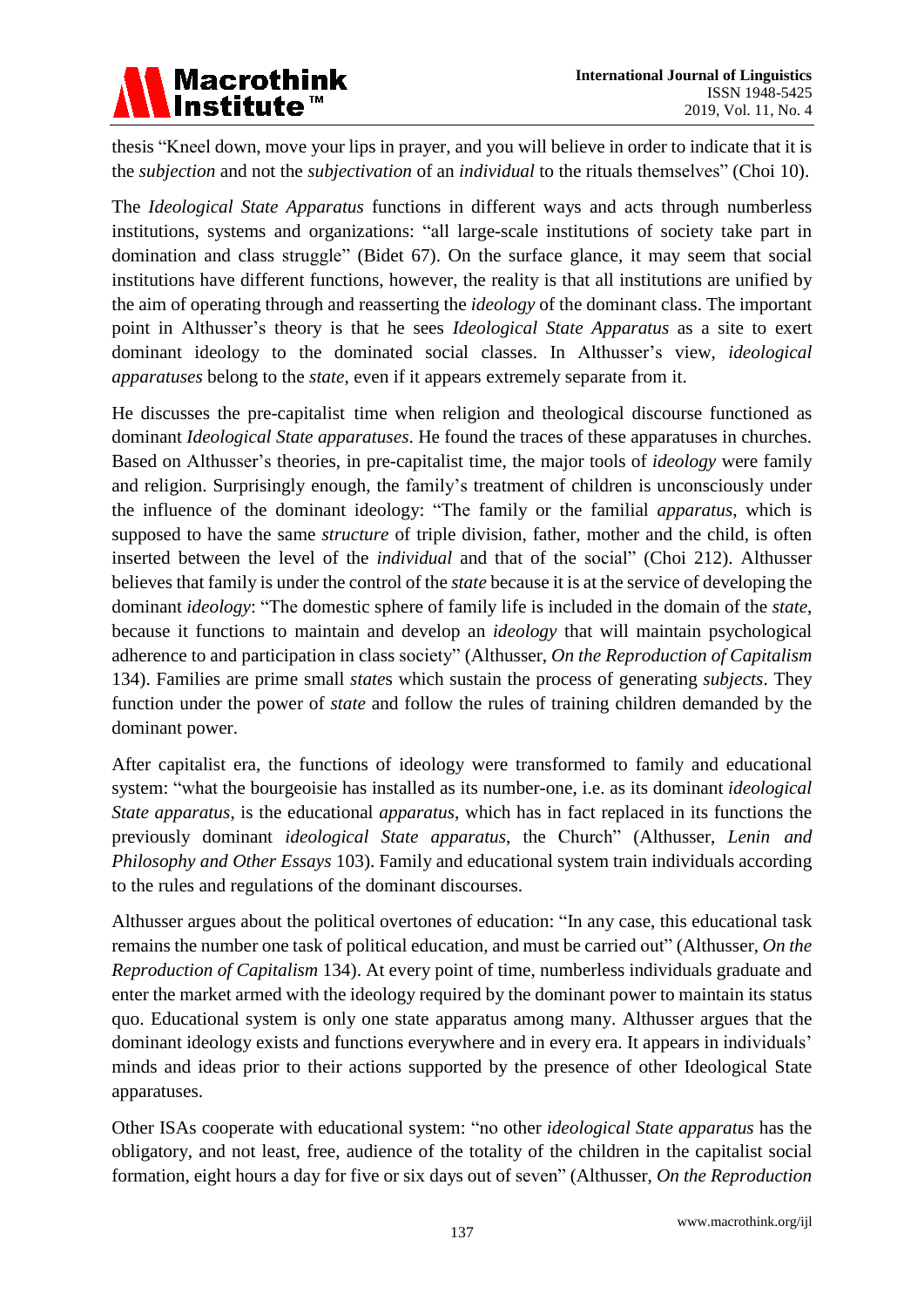

*of Capitalism* 134). Unconsciously through educational system, every individual comes to act, live and behave as required by the dominant power. The *individual* feels an unconditional freedom and he never knows, this is a feeling that *ideology* makes for him. A real unreal world. In Althusser's view, *[ideological](https://en.wikipedia.org/wiki/Ideological)* practices have the defining property of constituting *individual*s as *subject*s.

## *2.2 Althusser and Psychoanalysis*

Louis Althusser builds on Jacques Lacan's theories to explicate the way *ideology* functions and exerts force in the society. In his model, *ideology* creates what is named false consciousness, a false understanding of the way the world functions due to the *interpellation* and *subjugation* of the individuals.

Althusser's paper, "Ideology and Ideological State Apparatuses" (1970), defines *ideology* as the *interpellation* of the *individual* as a *subject*. Regarding the *Interpellated Subject*, Jacques Bidet in *Beyond Althusser and Butler* mentions: "A subject constituted as such through the injunction to conform to a law. A subject is only a subject at the cost of its voluntary submission. This is, in fact, a true paradox. Especially if we add that the consciousness that recognizes the law thereby recognizes itself as guilty" (63). The *subject* defines his subjectivity through *subjection*. The subject exercises the very power that he conceals, while finally exceeds the power from which it proceeds: "It is a question here of the emergence of the *subject* as such: in its attachment to *subjection* is formed a will, a capacity of resistance that realizes itself in creative excess" (Bidet 74). Althusser presents that *ideology* has a major relationship with *subject*ive experience and the construction of concrete *subject*s.

Althusser theorizes that all *ideology interpellate*s concrete individuals as concrete *subject*s. Everything seems to be normal and everyone assumes that he lives and acts in the way that he desires, he never understands that he lives under the hidden power of *ideology* which controls his life. This way, he never knows he is a constructed *subject*.

The *Ideological State Apparatuses* function in different ways. They are means of ideology, they exert *ideology* and make the process of *subjugation* function in every aspect of an individual's life. Surprisingly enough, this process is naturalized through certain rules of living. To maintain its stability, the dominant power needs to hide its real aim and the way that it injects its own ideology in individuals' unconscious.

Althusser's theories explicate how the individual's unconscious is constructed: "If eternal means immutable in its form throughout all of history, *ideology* is eternal, just like the unconscious." (Bidet 74). Althusser in *On the Reproduction of Capitalism* mentions:

I address myself to you, a human *individual* called Peter, in order to tell you that God exists and that you are answerable to Him…This is who you are; you are Peter! This is your origin: you were created by God from all eternity, although you were born in 1928 Anno Domini! This is your place in the world! This is what you must do! In exchange, if you observe the law of love, you will be saved, you, Peter, and will become part of the Glorious Body of Christ. (266)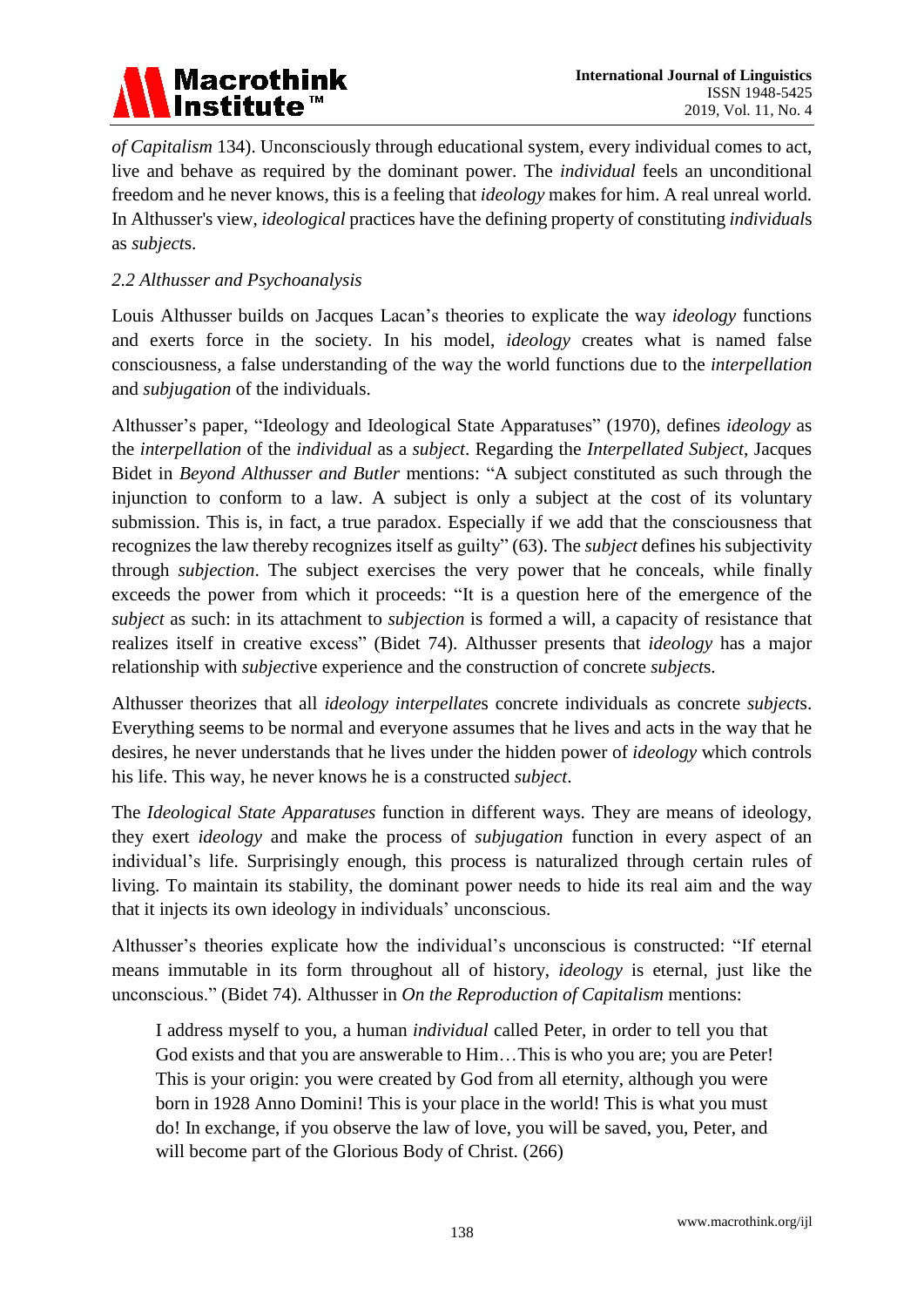

Althusser presents concrete *subject* as the construct of ideology: "there is no *ideology* except for concrete *subject*s, and this destination for *ideology* is only made possible by the *subject*: "in other words, by the category of the *subject* and it's functioning" (Althusser, *On the Reproduction of Capitalism* 266). However, Jacques Bidet in *The Interpellated Subject beyond Althusser and Butler* mentions:

If this is so, being a question of the evocation of the concrete subject, of its promulgation as Butler says, ideology in general seems to possess, in relation to ideologies, an anthropologically sovereign privilege. The subject's concreteness, captured in its ontogenesis, is to be considered for itself below the historical variants of its particular socialization through certain particular ideologies. (74)

Power relations transform every individual into a concrete subject: "It is a relationship in which concrete *individual*s are *interpellated* into *subject*s of the society" (Choi 13). Referring to Sigmund Freud, Althusser presents that a child is already a victim of *ideology* even before he is born. He mentions that a baby is already a *subject*.

## **3. Althusserian Reading of** *The Catcher in the Rye*

## *3.1 Ideological State Apparatuses*

Althusser introduces different institutions as the means of Ideology and *Ideological State Apparatuses*; family, religion, educational system, law, police, culture, literature, sports and many other institutions are the means to enforce the ideology of the state. Althusser in his article "Ideology and Ideological State Apparatus" (1970) sets: "I shall call ideological state apparatuses a certain number of realities which present themselves to the immediate observer in the form of distinct and specialized institutions" (11). Through *Ideological State Apparatuses*, individuals unconsciously act and behave so as to maintain the status quo. Althusserian reading of *The Catcher in the Rye* reveals Holden Caulfield as a constructed subject and above all relates his conflicts to his unconscious subjugation to the dominant power relations.

Initially, it appears that the dominant ideology is working through American culture. When Holden talks about Minister's school speeches, he considers his method unreasonable. It seems that Holden cannot not accept American lifestyle, he suffers from people's style of meeting, talking, greeting and communicating. Most of the time he calls them, *phony*: "God, I hate that. I don't see why the hell they can't talk in their natural voice. They sound so *phony* when they talk" (Salinger 58). Educational system is a determining object in his life. He feels disappointed about living alone in a school dormitory far from his family. Holden mentions the point in his conversation with a girl:

I mean do you like school, and all that stuff?

It's a terrific bore.

I mean do you hate it? I know it's a terrific bore, but do you hate it, is what I mean.

Well, I don't exactly hate it. You always have to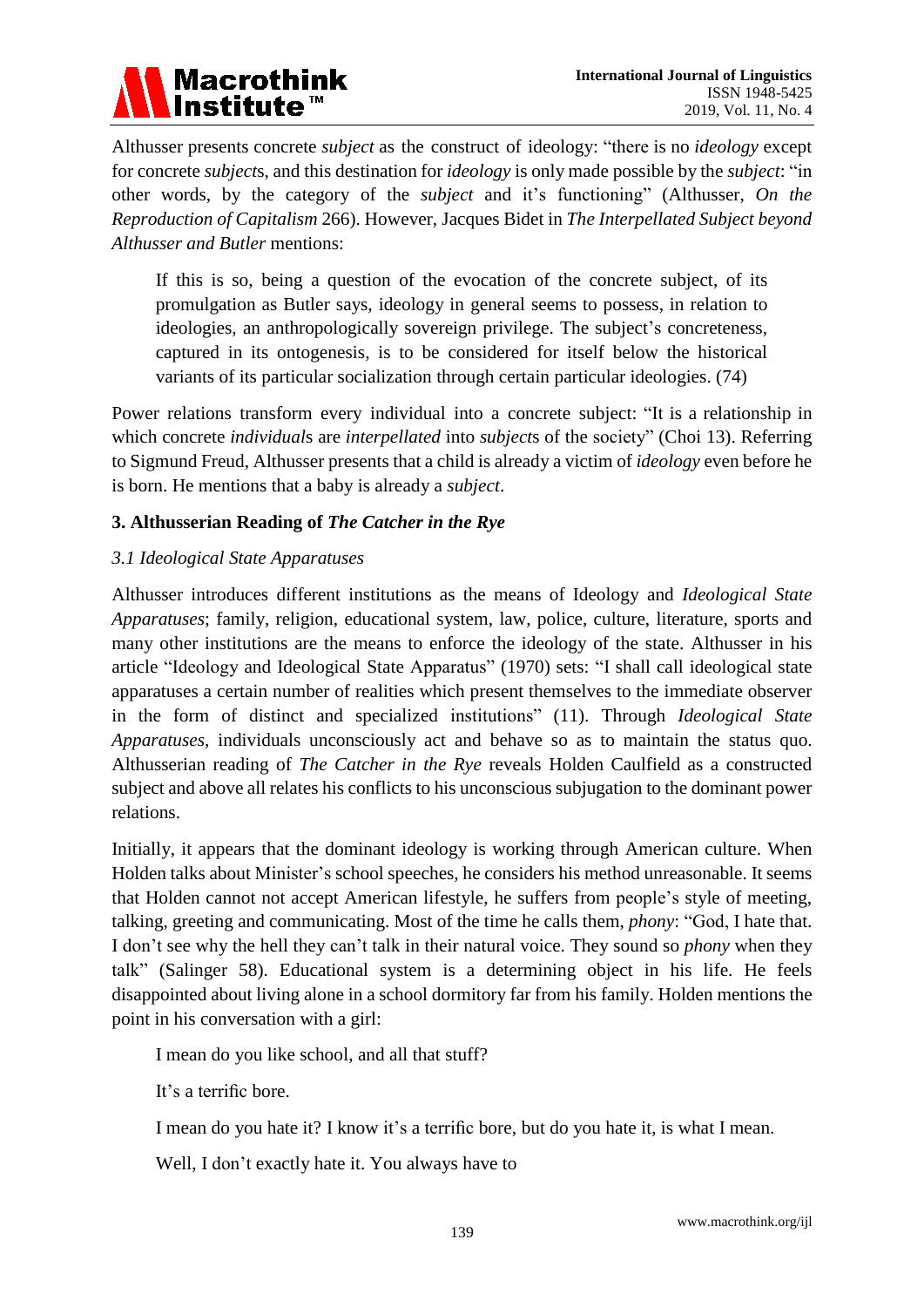

Well, I hate it. Boy, do I hate it," I said. "But it isn't just that. It's everything.

I hate living in New York and all. (Salinger 76)

In Holden's opinion, his life is mainly about bearing hateful stuffs, especially school. He discovers that he almost hates everything as they appear *phony* and annoying. Holden demonstrates his dissatisfaction with American lifestyle and culture by utilizing words such as *phony*, lousy, goddam and a few other words. He explains his reasons for leaving the school as: "I left Elkton Hills because I was surrounded by *phonies*. That's all. They were coming in the goddam window. For instance, they had this headmaster, Mr. Haas that was the *phoniest* bastard I ever met in my life" (Salinger 6). Holden cannot *assimilate* change. He cannot tolerate his brother's loss. His description of his dead brother demonstrates the point. He considers his dead brother the most intelligent student and the nicest person all over the world. Holden talks with his dead brother:

> I started sweating like a bastard my whole shirt and underwear and everything. Then I started doing something else. Every time I'd get to the end of a block I'd make believe I was talking to my brother Allie. I'd say to him, "Allie, don't let me disappear. Allie, don't let me disappear. Allie, don't let me disappear. Please, Allie. And then when I'd reach the other side of the street without disappearing I'd thank him. (Salinger 115)

A she cannot tolerate his brother's death, he resorts to his world of dreams and imagination the result of which is more loneliness:

My favorite author is my brother D.B., and my next favorite is Ring Lardner. I read a lot of classical books, like The Return of the Native and all, and I like them, and I read a lot of war books and mysteries and all, but they don't knock me out too much. What really knocks me out is a book that, when you're all done reading it, you wish the author that wrote it was a terrific friend of yours and you could call him up on the phone. (Salinger 11)

Holden's mind is full of complicated ideas. He presents his positive opinion about classical objects which are far and remote; the symptom of his loneliness and depression.

Besides school as the epitome of an ISA, Holden's family in a parallel way acts as an ISA to subjugate him. His father exerts his power: "My father wants me to go to Yale, or maybe Princeton, but I swear, I wouldn't go to one of those Ivy League colleges, if I was dying, for God's sake" (Salinger 62). Holden could not accept his father's decision, hence, he could not bear school's atmosphere, and as a result, he escapes for the fourth time. His sister's reaction to his decision is a great example of father's dominance: "Daddy will kill you!" (Salinger 96). Holde acknowledges his father's *power*: "My father's quite wealthy, though. I don't know how much he makes, he's never discussed that stuff with me but I imagine quite a lot. He's a corporation lawyer. Those boys really haul it in" (Salinger 63). Holden's father is a prototype model for him. Holden tries to be like his father by imitating his behavior, his Cross luggage, his style of talking, his calling others *phony* and his drinking. Holden's unreasonable behavior,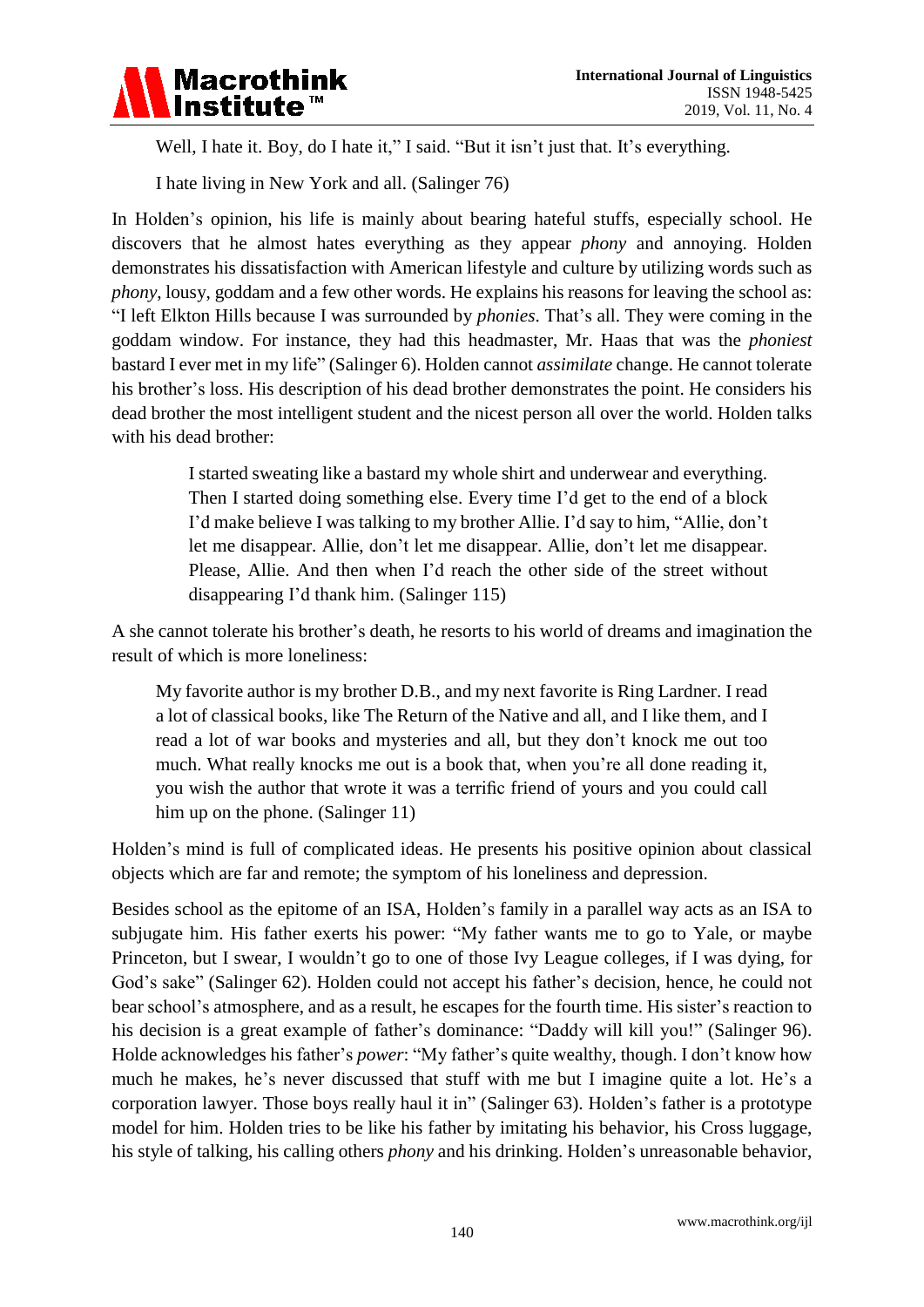

reactions and decisions are all the result of turning to a subject subjugated to *Ideological State Apparatuses*.

### *3.2 Althusserian- Psychoanalytic Reading of The Catcher in the Rye*

In the ideological context, the subject lives in an illusory world which he assumes as real and also becomes a means of exerting and effecting the dominant ideology. Althusser in his book *On the Reproduction of Capitalism* (2014) states:

The reproduction of labour power requires not only a reproduction of its skills, but also, at the same time, a reproduction of its submission to the rules of the established order, a reproduction of submission to the ruling ideology for the workers, and reproduction of the ability to manipulate the ruling ideology correctly for the agents of exploitation and repression, so that they, too, will provide for the domination of the ruling class in words. (236)

As a member of American society, Holden has to transform his life style, his relationship, his manner and every aspect of his life to the dominant American culture. However, at a certain point in his life he turns to a rebellious character. He disobeys socio-cultural rules and regulations. He suffers from a conflict that gradually develops in him and becomes an obstacle for him. He has to obey rules, but he knows that these rules limit his liberty, they do not let him act and live in the way that he desires. Holden attempts to imagine his future by his own norms:

I even started picturing how it would be when I came back. I knew my mother's get nervous as hell and start to cry and beg me to stay home and not go back to my cabin, but I'd go anyway and then I'd go over to the other side of the living room and take out this cigarette case and light a cigarette, cool as all hell. I'd ask them all to visit me sometime if they wanted to, but I wouldn't insist or anything. What I'd do, I'd let old Phoebe come out and visit me. (Salinger 120)

Holden lies, he pretends to be another person due to his dissatisfaction with dominating socio-cultural rule. He requires other's attention, his conversation with a woman in the train is an instance his need for care and attention. He tells the woman that he is sick, while he is NOT: "No, everybody's fine at home, I said. It's me. I have to have this operation. Oh! I'm so sorry, she said. She really was, too. I was right away sorry I'd said it, but it was too late. It isn't very serious. I have this tiny little tumor on the brain" (Salinger 34). On the other hand, he calls people who are at the center of attention phony. When the pianist finishes playing the piano and everyone appreciates his performance, unlike all other audience, Holden depreciates him and feels sorry for him:

Anyway, when he was finished, and everybody was clapping their heads off, old Ernie turned around on his stool and gave this very *phony*, humble bow. Like as if he was a helluva humble guy, besides being a terrific piano player. It was very *phony*. I mean him being such a big snob and all. In a funny way, though, I felt sort of sorry for him when he was finished. (Salinger 49)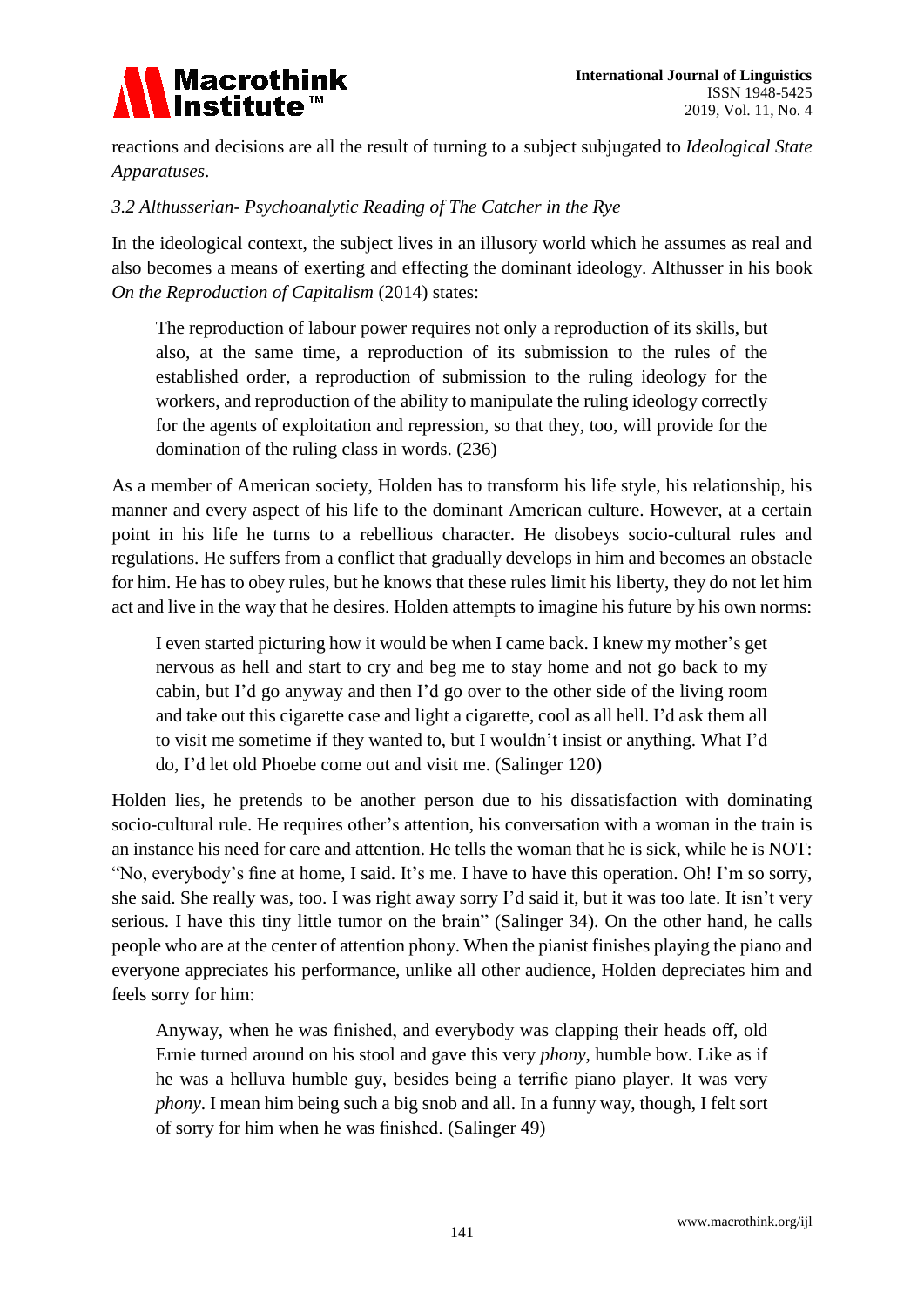

Holden cannot tolerate the people around him. He adopts an aggressive behavior and a lifestyle not in accordance with the norms of the upper American social class. He shows his rebellion against family rules of mutual respect and passion at the opening of the novel:

If you really want to hear about it, the first thing you'll probably want to know is where I was born, an what my lousy childhood was like, and how my parents were occupied and all before they had me, and all that David Copperfield kind of crap, but I don't feel like going into it, if you want to know the truth. In the first place, that stuff bores me, and in the second place, my parents would have about two hemorrhages apiece if I told anything pretty personal about them. They're quite touchy about anything like that, especially my father. (Salinger 1)

As the narrative proceeds ahead, Holden shows rebellion against other institutions above all educational system. The reason is that all institutions have one object; the subjugation of individuals. Psychologically speaking, Holden cannot assimilate such unconscious subjugation so he turns to a rebellious young adult.

## **4. Althusserian Reading of** *The Neighbors*

## *4.1 Ideological State Apparatuses*

Althusser explicates that the dominant *power* makes "Beautiful lies" (Althusser, *On the Reproduction of Capitalism* 180) to force people obey the dominant rules. As a case in point, every religious *subject* believes he obeys God, while, in fact, he obeys priests or despots: "Religious *ideology* is indeed addressed to *individual*s, in order to transform them into the *subject*" (Althusser, *On Ideology* 52). Every *subject* unconsciously acts and behaves in the way the dominant ideology dictates.

In Ahmad Mahmud's *The Neighbors* the functioning of ideology opens through family. The representation of family as an instance of ISA is supported by the facts that first and foremost the father exerts the dominant authority in the family. The father's authority over his family is naturalized in *The Neighbors* in a way that the female and the children do not find it unnatural. Khaled and Bolur Khanoom are the victims of patriarchal culture which was dominant in Iran for a long time. The father acts as a despot who gives little or no freedom to the dominated ones. Khaled utters: "If the father would leave the house, I could fly my pigeons and experience such bliss watching them. If Aman Aqa left, Bolur Khanoom would go back to her room, and perhaps she'd call me up to show me the bruises on her belly" (Mahmud 4).

At the opening of the novel, one of Khaled's neighbor's is described as the victim of male dominated society. Bolur Khanoom is brutalized by his husband: "Aman Aqa is Bolur Khanoom's husband. He is usually an immoral man at home, and he is a kind, unrestrained alcoholic one outside" (Atashsoda 15). Bolur Khanoom seems to be one of the victims of *ideological* rules in the families clarified mostly in the men's authority: "Once again Bolur Khanoom's wailing resonates in the sprawling courtyard. Aman Aga is at it again, beating her with his leather belt" (Mahmud 1). Bolur Khanoom is the symbol of repressed, voiceless, marginalized women in the families and society.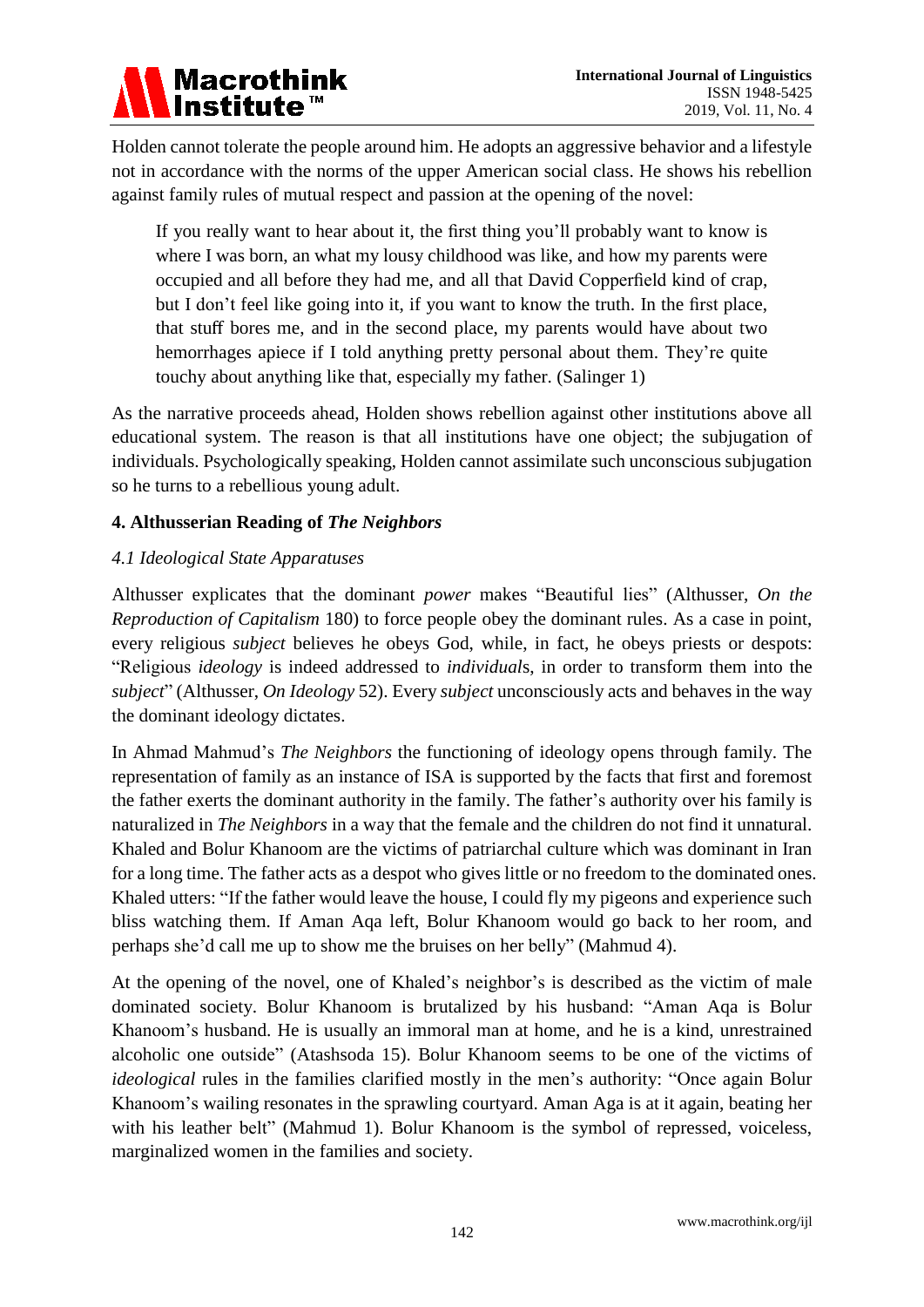

The second instance of ISA in *The Neighbors* is religion. The novel depicts Muslim characters under the influence of superstition. Althusser argues that family and religion together operate as means of circulating the dominant *ideology*. He theorizes the influence of religion on people: "The religious *apparatus* by recalling in sermons and the other great ceremonies of Birth, Marriage, and Death, that man is only ashes, unless he loves his neighbor to the extent of turning the other cheek to whoever strikes first. The family *apparatus*...but there is no need to go on" (Althusser, *Lenin and Philosophy and other essays* 154). Khaled's father is a religious person in a way that all aspects of his life are assessed through the citeria of religion: "First he pays his respect to Sheikh Ali, from whom he sometimes seeks advice on religious matters asking him questions about the rules on daily prayers, unintended transgressions, and prohibited acts. He consults with hajj Seyed Mohamad, and the discussion revolves around the history of Islam" (Mahmud 6). Khaled's father is quite careful to say all his daily prayers and also is quite vigilant that all other family members do the same:

Khaled! Yes, Baba? Have you said your prayers yet? I'll say them right away, Baba. (Mahmud 4)

Khaled's religious life is developed and controlled by his father. Dominant power used religion as an apparatus to exert its force. Religious people find disobedience of certain rules enmity to God. Religion transforms each *individual* into a submissive *subject*. Khaled's father is a great symbol of this kind of religious subject. He believes he must tolerate his disappointing condition of life due to God's will. The religious conversation between Khaled and his father is noticeable: "Father says this world is a prison for the believers" (Mahmud 16). His speech about his beliefs is another instance: "Father says God is the Provider. He hasn't given up hope Mirza Nasrolla says. Father also says, No living soul's mouth will be left without food" (Mahmud 14). In another instance, Khaled's father and his friends such as Khaj Tofiq Talk about *Qasemi's Secrets;* an important book for religious people:

Father and Khaj Tofiq are talking about *Qasemi's Secrets*. Aman Aqa is just sitting there listening. Mohammad the Mechanic is there too. It's been about half an hour since he got back from work. His nails are always black underneath. Father tells them if a person's heart is pure and he tries following the instructions in *Qasemi's Secrets,* then he can conquer the world. (14)

Under religious rules, children are deprived from attending schools: "Khaled worked in his father's smithy but he was not satisfied and he did not continue it. Also, Hasani, Rahim Kharchaki's son continue their fathers' jobs. Kids have no right about their decisions in education. Father also follows religious learned ones" (Shahbazi 76). Khaled yearns for continuing his education, but his religious father cannot accept it:

I went to school up to the fourth grade. After I had taken the last test and passed it, Father said no more school. But I still want to go to school, Baba. It's enough, he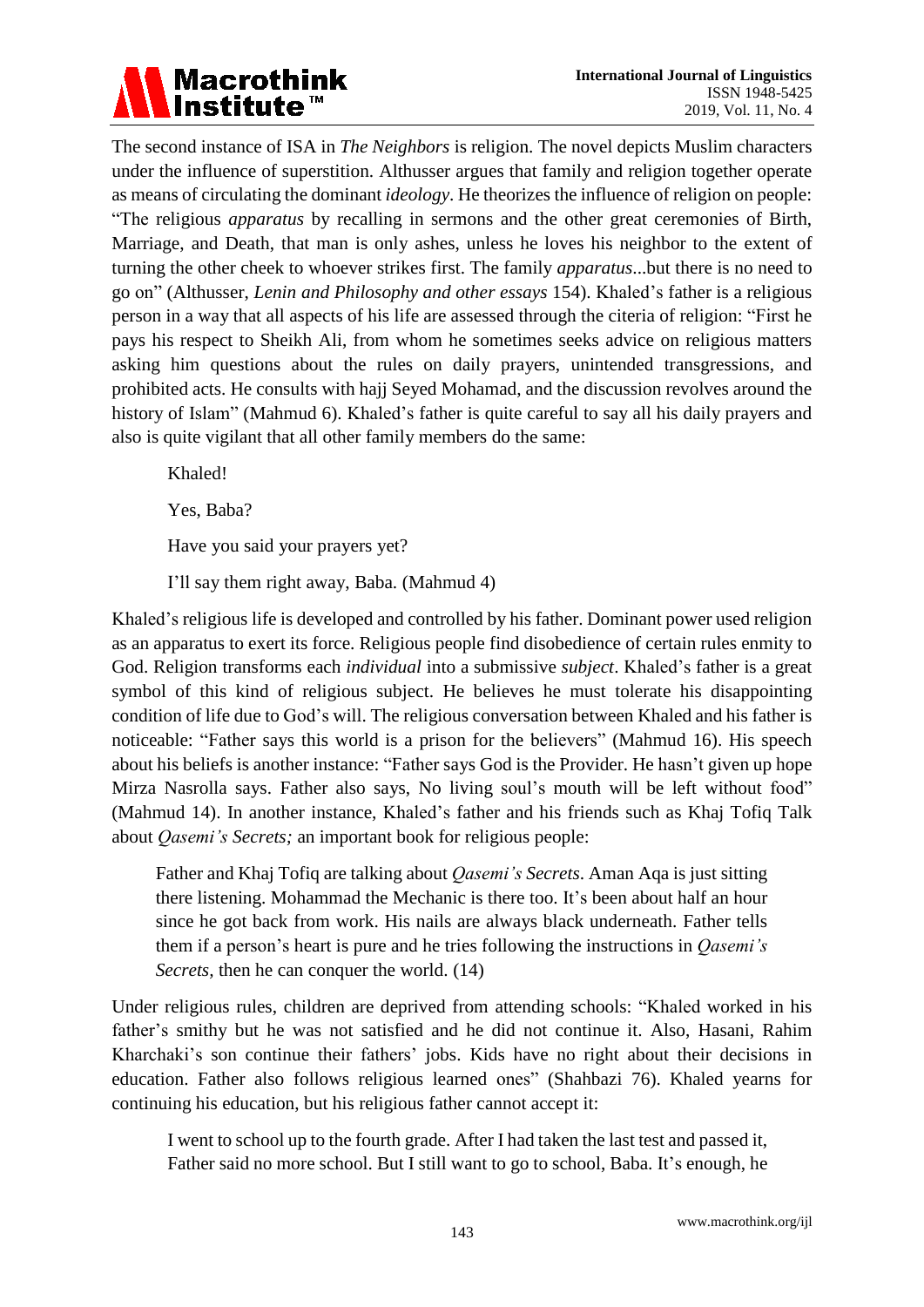

said. But I wanna get my high school diploma. A real man is one that when you pat him on the back, dust rises in the air, he said. (38)

Iran's society was influenced by the nationalization of the oil industry in 1951. During that era, depicted in the novel, people were suffering from poverty, joblessness, hunger and host of other problems. However, such challenges were naturalized. Jafar is one of Khaled's neighbors. He is poor and jobless. He could not stand in such situations. He had nothing even to eat. He is jobless and earns nothing. The life condition leads him to kill himself by a rope. He hangs himself from the ceiling of his room and Khaled and other neighbors found his dead body. Committing suicide is one way to get rid of poverty's misconsequences. Khaled's question to his father about one of the Neighbor's suicide is noticeable: "Father, why did Jafar the brickmaker kill himself? Well, how long can a man stand hunger, joblessness, and humiliation?" (Mahmud 78). Poor people in the story work hard, they are not satisfied in their lives but they accept their faith.

Additionally, in Mahmud's *The Neighbors* poverty has become a culture. Khaled's family and other neighbors accept poverty and struggle to earn a little money. Amu Bandar one of Khaled's neighbors is an old man who must work hard and send money for her widow daughter and her children to buy some new clothes: "Amu Bandar's daughter is a widow. Her husband was a truck driver. He got into an accident and died instantly. Amu Bandar works all year round to save some money to send to his daughter and her children so they can buy new clothes for Nowruz" (Mahmud 15). Khaled's father cannot earn money. There is almost nothing to do in his shop in the winter: "At noon, father closes down his blacksmith shop and spends the afternoon at home. He says if I'm to sit idly doing nothing, I'd rather stay in my own house" (Mahmud 11). Khaled's father must work outside the country to support his family: "When father sent home money, we were able to pay off our debt to Habib the Baker. We're waiting for father to send us more money so we can pay off our debt to Mehdi the Grocer too" (Mahmud 128). These instances demonstrate the life condition of the labor class in Iran. The characters in *The Neighbors* work hard but earn almost nothing. Khaled's family and other neighbors are members of the poor social class which provide the ruling class's desires.

## *4.2 Althusserian- Psychoanalytic Reading of The Neighbors*

Modern psychoanalysis, founded by Sigmund Freud, is named as a byproduct of the late nineteenth century culture. Psychoanalysis can be related to human *subjectivity* and unconscious internalization of ideological norms. Althusser in *Psychoanalysis and the Human Sciences* (1996) sets:

In both case whether it is a matter of an interiorization of unconscious, in the form of the biological or in the form of meaning or of a recognition and its transcendence in the form of transcendental *intersubjectivity* we seem to be dealing with the same structure through which the real structure of the *subject* is *subjected* to the imaginary structure of the ego. That is to the same centered structure. (72)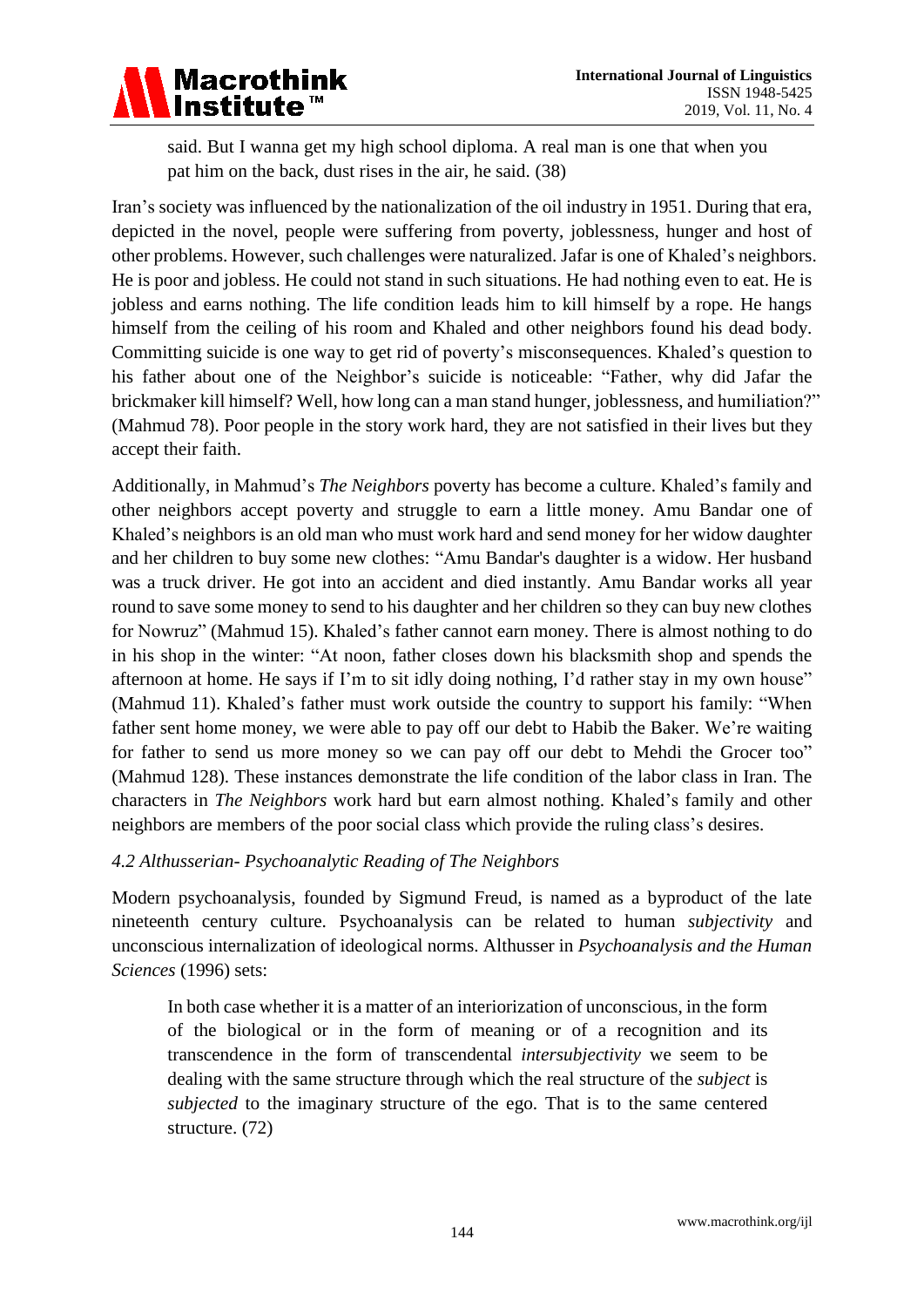

Althusser explicates the linguistic and psychological structuring of the individual's unconscious. As a result of Lacan's claim in structuring the unconscious same as language, Althusser considers various relations between different objects: "The object of psychology is unconscious. Psychology can develop only by defining, by means of this essence, the object of psychology as the unconscious" (Althusser, *Psychoanalysis and the Human Sciences* 18) Althusser's theories can assist readers in understanding the logic of politics of resistance and freedom. Furthermore, Althusser dlineates the constitution of the *subject* in society. Althusser in his essay "Ideology and Ideological state apparatuses" (1970) explains the religious *subject*:

And Moses, *interpellated*-called by his Name, having recognized that it really was he who was called by God, recognizes he is a *subject*, a *subject* of God, a *subject subjected* to God, a *subject* through the *Subject* and *subjected* to the *Subject*. The proof: he obeys him and makes his people obey God's Commandments. (34)

Althusser sets the process of *subjugation* in an example of the religious *subject*. He defines the *subject*'s constitution in the process of *interpellation*. There are eternal relations between various *subject*s. Each *subject* is *subjected* by the upper-level *subjects* and at the head, there is a great *subject*, which is the master. The great *subject* orders and promises reward to one who obeys.

In *The Neighbors* Khaled's father is a simple and religious person who acts and behaves as religion demands. Khaled's mother and sister are defined as patient and kind characters who prove their obedience. In addition, Khaled's curious personality and sharp eyes over their neighbors are noticeable. He is around fifteen, extremely and full of passion and emotion. Khaled is sexually attracted to Bolur Khanom. One afternoon, Bolur Khanoom calls Khaled and forces him go inside her bed room. She asks Khaled making love with her: "What are you looking at? She asked. At the bruises, I said… Touch it and see for yourself, she said… Don't be afraid it doesn't hurt, said Bolur Khanom" (Mahmud 2).

Khaled, like Holden, is attracted to people older than him: "It is dark and no one is in the streets. I think I can trust you now. Bidar's words stroke my ears. His words please me. I feel like he's counting on me, just like he would a man. I don't respond. Can you help us tonight? Bidar asks" (Mahmud 93). Khaled starts his political activity by working in Toodeh Party. Shafagh, a member of Toodeh Party, asks him to pass his message to party memebrs: "Shafaq asks, he asked me to come and tell you that he's been arrested. He said that Shafaq was a tall man with a thick mustache… I'm sure he needs your help. You should do something, so he can get out of there" (Mahmud 38). This is the starting point of his political activity but he continues by delivering newspapers and declarations to people. Step by step through his communication and political activities he becomes a loyal member of the party. His subjugation to the rules of the Political Party and the influence of political party members on him, particularly Pendar and Shafaq, make him cease his sexual intercourse with Bolour Khanon.

Police is an institution which conspired to the structuring of Khaled's unconscious. Police arrests Khaled while he is distributing declarations. He is sent to jail where he experiences fear and torture under the dominance of "Ali the Devil", one of the jail's extremely cruel police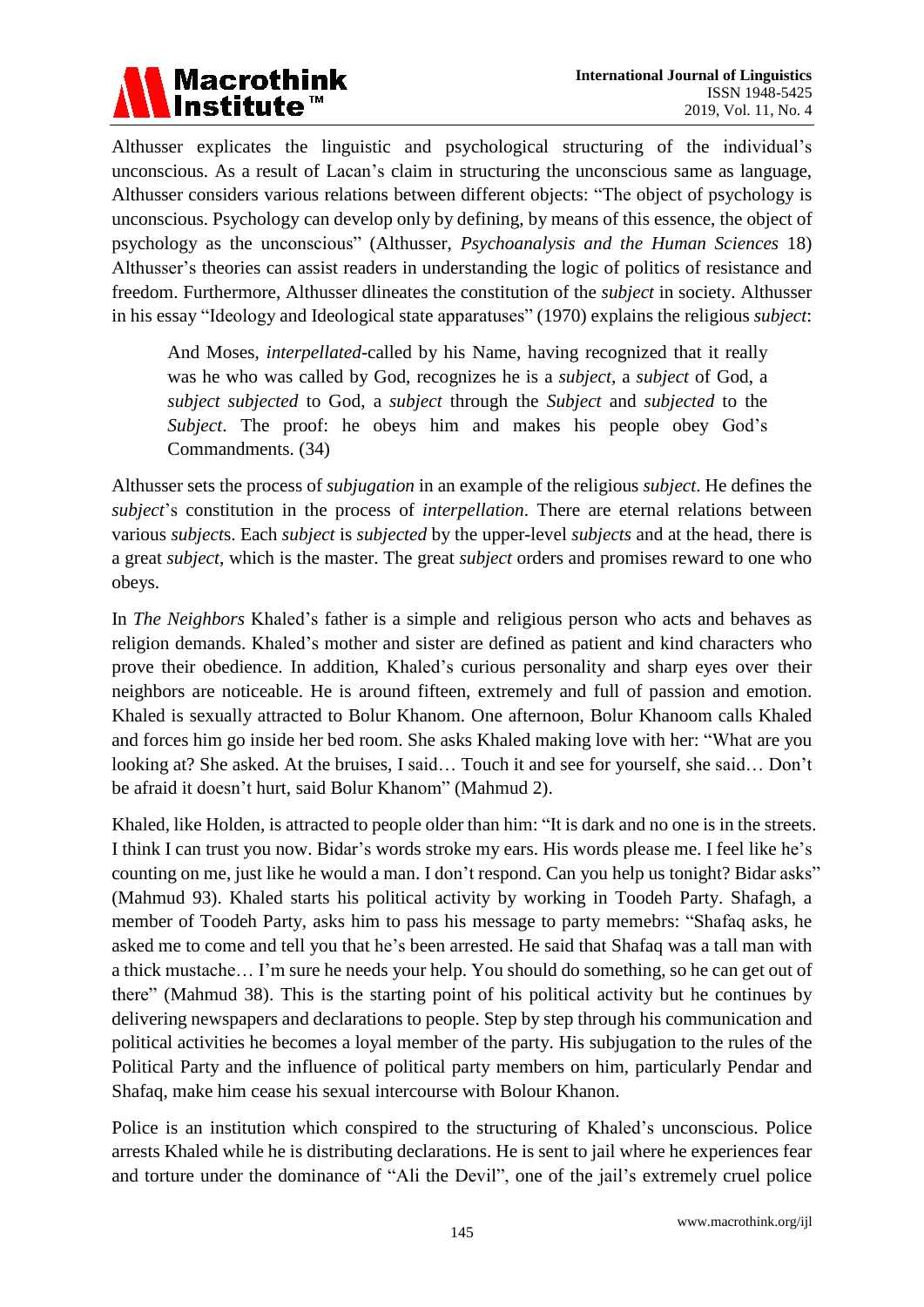

officers. Torture, hunger, devilish behavior of officers and horrible condition of the prison subjugate some and leave some others rebellious.

The rebellious group, cannot accept dominant power's rules. They are brave and united prisoners, like Naser and Ghazi, who take part in hunger strikes. The prisoners strike to force the officers to deliver their letter to the boss. Their letter describes the untolerable situation of the prison and the prisoners. The other group of prisoners are hypocrite and coward characters who are secretly in contact with the head of the organization.

Amid tortue and violence the entrance of a beautiful kind Black-Eyed girl opens a turning point in Khaled's life. He tries to be hpeful: "That way at least I could still hope I'd see Black-Eyed after I get out of here. No! I will search every corner of the world until I find her. I can't live without my Black-Eyed even for a moment. I need to gaze into her eyes. I need to hear her laughter" (Mahmud 339). Politics is a defining factor in structuring the unconscious of individuals in the way that it can be claimed human *subjectivity* is tied with dominant politics.

#### **5. Conclusion**

Although Mahmud's and Salinger's novels happen in two different political- cultural contexts, once they are analyzed from Althuserrian perspective, it is revealed that in both settings people in essence are controlled through ideology by complex hidden power relations without even being aware of it. In both novels the protagonists are interpellated as concrete subjects subjugated to the dominant ideology. From psychological point of view, power relations specially and mentally alienate individuals from families. Holden lives in a hostel. Khaled' father works in another country and Khaled spends time in prison as the consequence of which he loses his love. The two protagonists have become rebellious, partly due to the alienation and the *lack* they experience during adulthood. Holden escapes from school, travels alone, has sex and forms eccentric wishes. Khaled, likewise, leaves home to work and opens illegal relations with a woman. Both characters experience a life far from family, make friends with people older than them, try to imitate olders' behaviors, find fake shelter and finally after devastation find the real shelter. That is their rebellion ends once they are united with their families.

Most readings of the two novels have related the root problems of the protagonists to the common internal conflicts caused by adulthood (Chen 2009; Nayebpour 2014; Pinto 2012; Scott 2007; Thacker 2015; Toker 2012), particularly because the two characters experience sexual attraction to young women, make friends with and act like people older than them, go through cycles of loneliness and similar problems common for adulthood transition period. However, a comparative study of the two novels from Althusserian perspective relates the protagonists' problems to the unconscious subjugation of individuals to dominant ideology. It is ideology and its means which make individuals act and react in the same way, though in quite different settings. In essence, loneliness, rebellion, escape, un-matrimonial relations and a host of other problems are due to the fact that under dominant ideology, individuals are constructed as subject-objects, subjects in relation to objects. Individuals are unconsciously subjugated to the dominant power relations which works through ideology.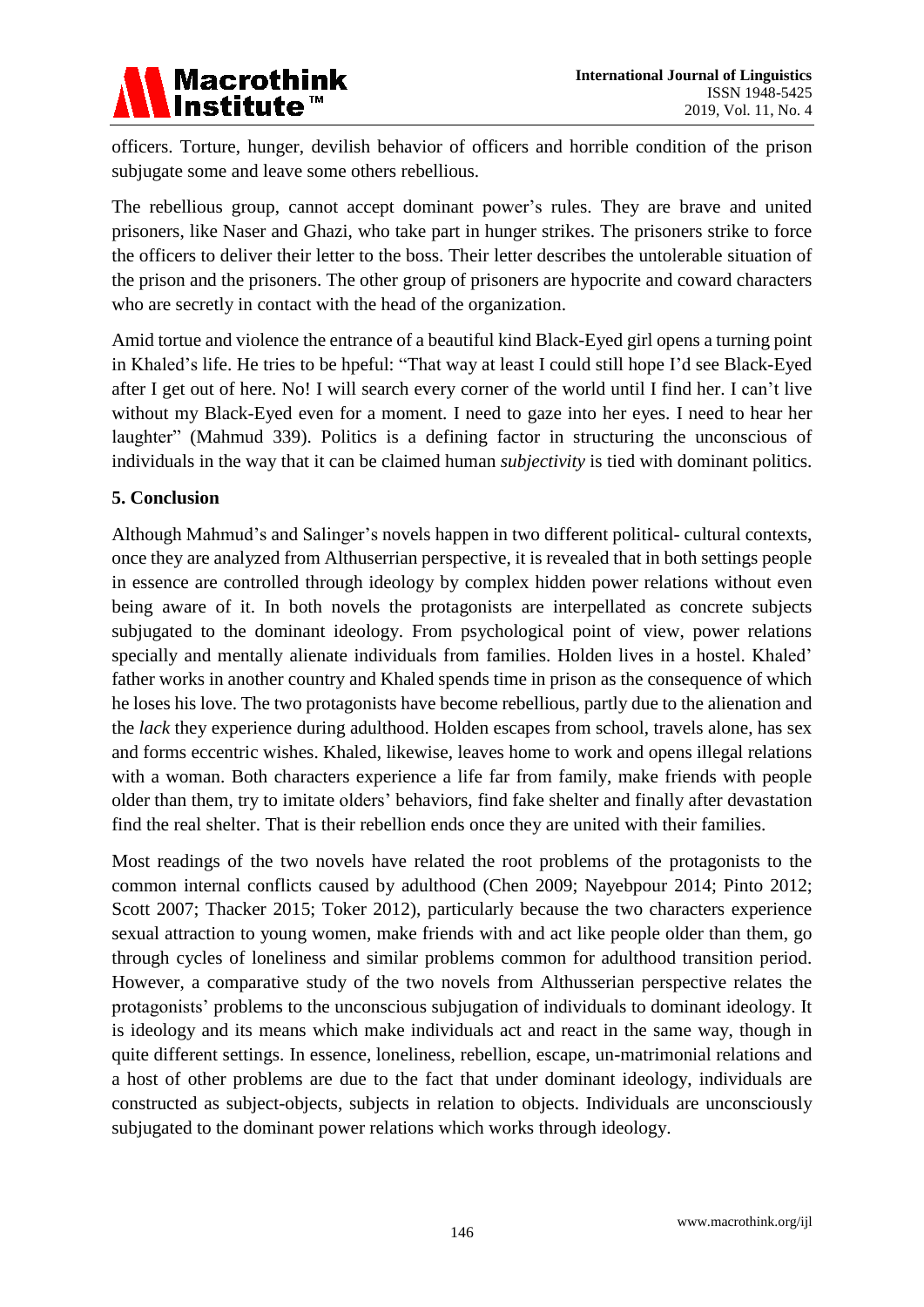

Power demands cohesion, hence, through ideology constructs homogeneous social subjects. The Althusserian social subject, radically alienated "in the symbolic process without subject, is in fact a non-subject more or less completely reducible to a mere effect of ideology" (Choi 2). In this regard, ideology naturalizes and rationalizes the existing problems.

J.D. Salinger and Ahmad Mahmud are adult's authors, they focus on adults' lives and challenges. Their method is close to Althusser's point of view in *ideology*. Under the study it is flourished that the state is controlling Holden and Khaled as ideological victims. This paper was an attempt to reveal the hidden working of ideology and prove that Khaled's and Holden's conflicts have external causes rather than internal reasons. Ideological State Institutions such as school, family, political parties, religion and host of other institutions subjugate individuals. The protagonists of the novels make mistakes, leave school, leave families and make false friendship. However, finally they find psychological shelter by rejoining their family and coming to love a lost female character; sister, mother or a beloved. As the result, the novels are implicitly implying the point that to guarantee the stability and the status quo of the dominant power, the family is the first institution to be controlled and to be turned into an ideological state apparatus.

#### **References**

Althusser, L. (1965). *For Marx*. New York: Verso, Francois Maspero.

Althusser, L. (1965). *Reading Capital.* New York: Verso, Francois Maspero.

Althusser, L. (1971). Ideology and Ideological State Apparatuses (Notes Towards an Investigation). *Lenin and Philosophy and Other Essay*, New York: NYU press, Monthly Review Press Lapensee.

Althusser, L. (2001). *Lenin and Philosophy and other Essays.* New York: NYU press, Monthly Review Press.

Althusser, L. (2008). *On Ideology.* New York: Verso, Francois Maspero.

Althusser, L. (2010). *Machiavelli and Us.* New York: Verso, Francois Maspero.

Althusser, L. (2014). *On the Reproduction of Capitalism.* New York: Verso, Francois Maspero.

Althusser, L. (2016). *Psychoanalysis and Human Sciences.* New York: Colombia University Press.

Bidet, J. (2017). The Interpellated Subject: Beyond Althusser and Butler. Paris: *Actual Marx (Crisis and Critique), P.U.F*, *2*(2), no.61, 184-2071.

Chen, L. (2009). An Analysis of the Adolescent Problems in the Catcher in the Rye. Tokyo: *Asian Social Science*, 5(5).

Choi, W. (2012). A Structuralist Contraversy: Allthusser and Lacan on Ideology. Chicago: *Loyola University Chicago*, *Dissertation*, p. 297.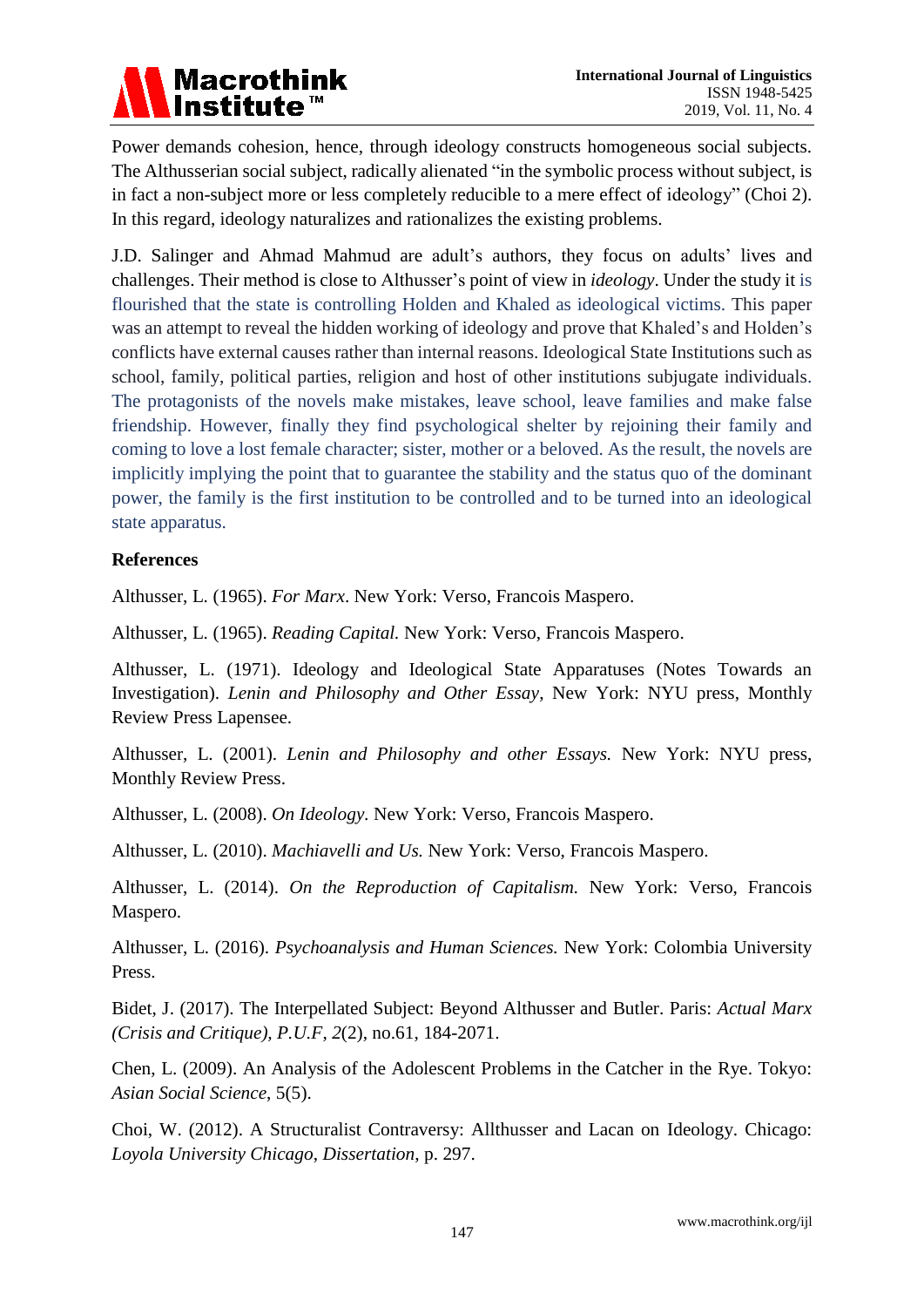

Elliot, A. (2010). Psychoanalysis and Social Theory. Flinders university, Australia*: Historical Developments and Theoretical Approaches in Sociology*, *1*.

Ghasemi, P., Pourgir, F., & Ghafoori, M. (2010). The Catcher in the Rye: Holden vs Consumer Culture. Shiraz: *The Journal of Teachind language Skills (JTLS)*, *2*(1), Spring, Ser59/4.

Gloriann, E. S. (2007). *Holden Caulfield castrated Hero. PSYART*. Retrieved from [http://www.clas.ufl.edu/ipsa/journal/2007\\_scott01.shtml](http://www.clas.ufl.edu/ipsa/journal/2007_scott01.shtml)

Han, X. (2014). A Study on Painful Transition of Adolescent in J.D Salinger's Writing. Finland: *Theory and Practice in Language Studies*, *4*(11), 2384-2388. Retrieved form [http://www.academypublication.com](http://www.academypublication.com/)

Haugrud Reiff, R. (2008). *J.D. Salinger: The Catcher in the Rye and Other Works (Writers and Their Works)*. Salt Lake: Benchmark Books.

Haviland Miller, E. (2001). In Memoriam: Allie Caulfield in the Catcher in the Rye. Michigan: *In contemporary literary Criticism*, *138*. Gale Group.

Hayward, S. (2018). Holden Caulfield´s Narcissism Revisited: A Psychoanalytical Study of the Protagonist in J.D. Salinger´s The Catcher in the Rye. Gävle: *University of Gavle*.

Helenius, E. (2014). Socialization, Sexuality, and Innocence in the Catcher in the Rye. Tampere: *University of Tampere*.

Kelly, M. (1978). Louis Althusser and the Problems of a Marxist Theory of Structure. Ireland: *Proceedings of the Royal Irish Academy: Archaeology*, *Culture, History, Literature, 78*, 199-212.

Leite Pinto, H. Holden Caulfield: A Psychological Approach on the Catcher in the Rye Anti-Hero. Prof. Responsavel: Dra.Resalia Neumam Garcia.

Mahmud, A. (2013). *The Neighbors*. Trans. Nastaran Kherad. Austin: University of Texas Press.

Merchery, P., & Bundy, S. (2014). Judith Butler and the Althusser Theory of subjection. *Decalages*, *1*(2). Retrieved from http://Scholar.oxy.edu/decalages

Merchery, P., & Bundy, S. (2014). Theory and Practice in Language Studies. *Decalages, Academic Publication*, *4*(11), 2384-22388. Retrieved from <http://scholar.oxy.edu/decalages/vol1/iss2/13>

Nayebpur, K. (2014). The Journey into Adulthood: Study of Military Service as a Rite of Passage in Ahmad Mahmod's The Neighbors. Shiraz: *Persian Literary Studies Journal*, *2*(2), 3, *Shiraz University*, 39-54.

Robert Paul, R. (1992). *Althusser and the Renewal of Marxist Social Theory*. Berkeley: University of California Press. Retrieved from http://ark.cdlib.org/ark:/13030/ft3n39n8x3